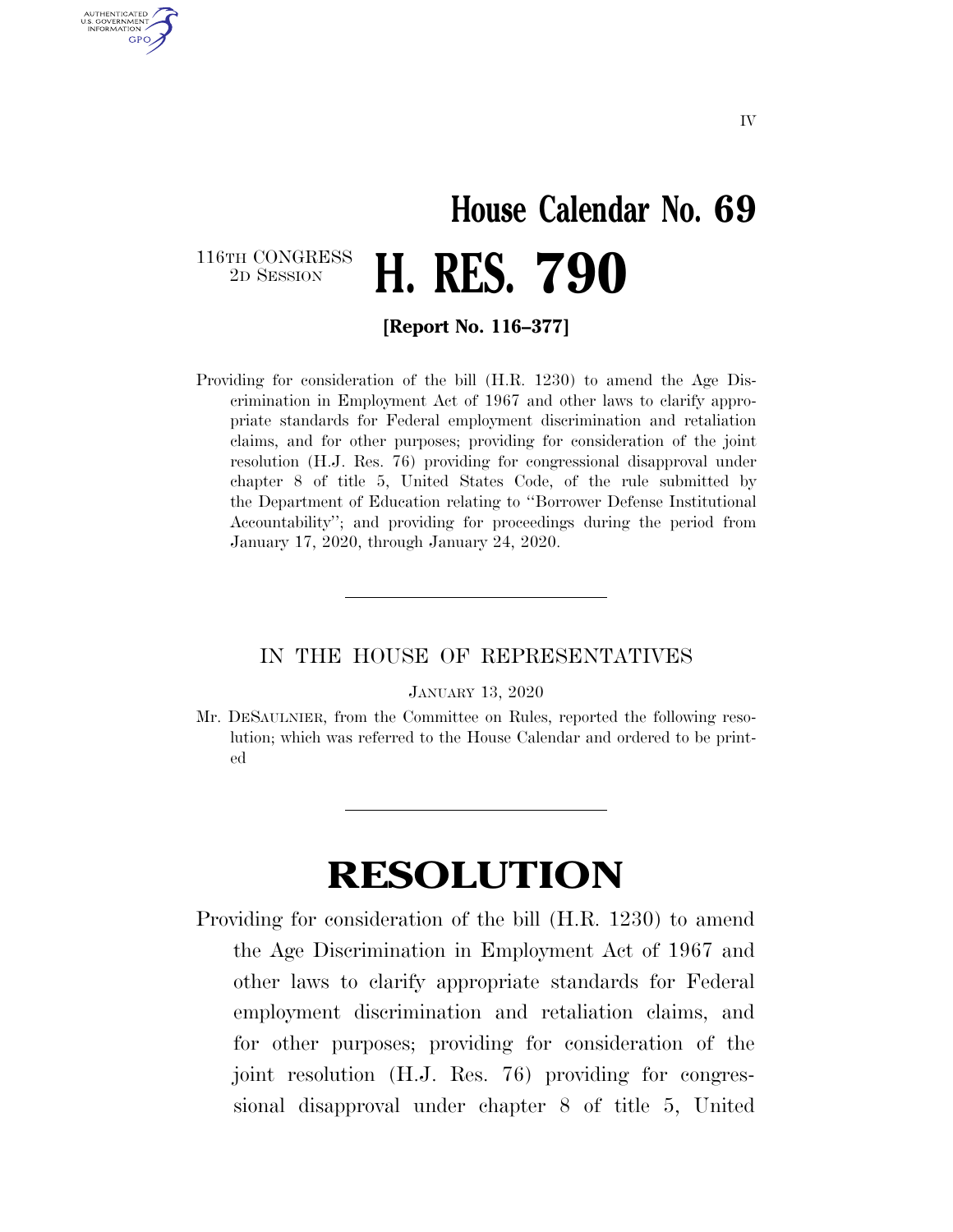States Code, of the rule submitted by the Department of Education relating to ''Borrower Defense Institutional Accountability''; and providing for proceedings during the period from January 17, 2020, through January 24, 2020.

 *Resolved,* That at any time after adoption of this reso- lution the Speaker may, pursuant to clause 2(b) of rule XVIII, declare the House resolved into the Committee of the Whole House on the state of the Union for consider- ation of the bill (H.R. 1230) to amend the Age Discrimi- nation in Employment Act of 1967 and other laws to clar- ify appropriate standards for Federal employment dis- crimination and retaliation claims, and for other purposes. The first reading of the bill shall be dispensed with. All points of order against consideration of the bill are waived. General debate shall be confined to the bill and shall not exceed one hour equally divided and controlled by the chair and ranking minority member of the Committee on Edu- cation and Labor. After general debate the bill shall be considered for amendment under the five-minute rule. In lieu of the amendment in the nature of a substitute rec- ommended by the Committee on Education and Labor now printed in the bill, an amendment in the nature of a substitute consisting of the text of Rules Committee Print 116-46 shall be considered as adopted in the House and in the Committee of the Whole. The bill, as amended,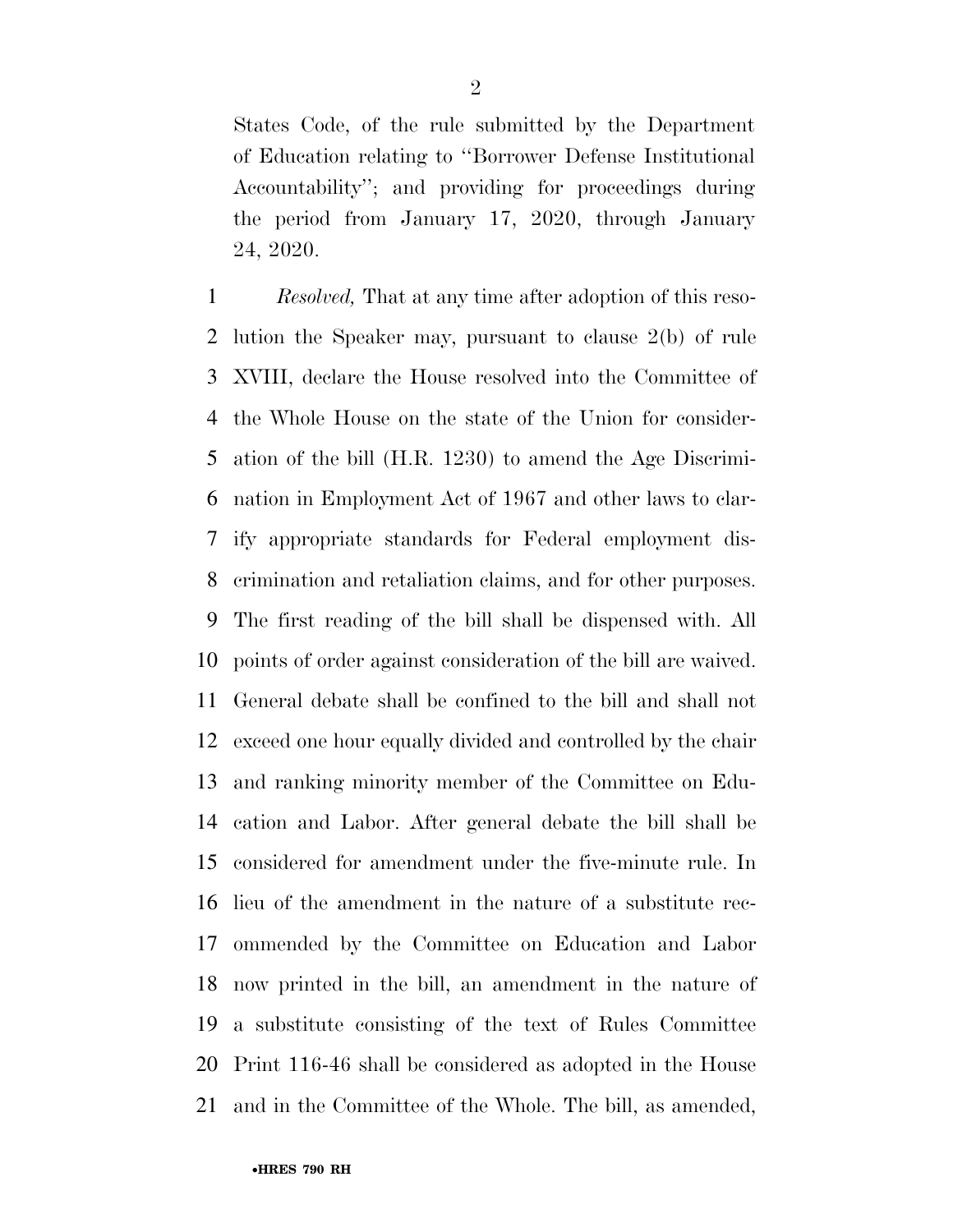shall be considered as the original bill for the purpose of further amendment under the five-minute rule and shall be considered as read. All points of order against provi- sions in the bill, as amended, are waived. No further amendment to the bill, as amended, shall be in order ex- cept those printed the report of the Committee on Rules accompanying this resolution. Each such further amend- ment may be offered only in the order printed in the re- port, may be offered only by a Member designated in the report, shall be considered as read, shall be debatable for the time specified in the report equally divided and con- trolled by the proponent and an opponent, shall not be subject to amendment, and shall not be subject to a de- mand for division of the question in the House or in the Committee of the Whole. All points of order against such further amendments are waived. At the conclusion of con- sideration of the bill for amendment the Committee shall rise and report the bill, as amended, to the House with such further amendments as may have been adopted. The previous question shall be considered as ordered on the bill, as amended, and on any further amendment thereto to final passage without intervening motion except one motion to recommit with or without instructions.

 SEC. 2. Upon adoption of this resolution it shall be in order to consider in the House the joint resolution (H.J.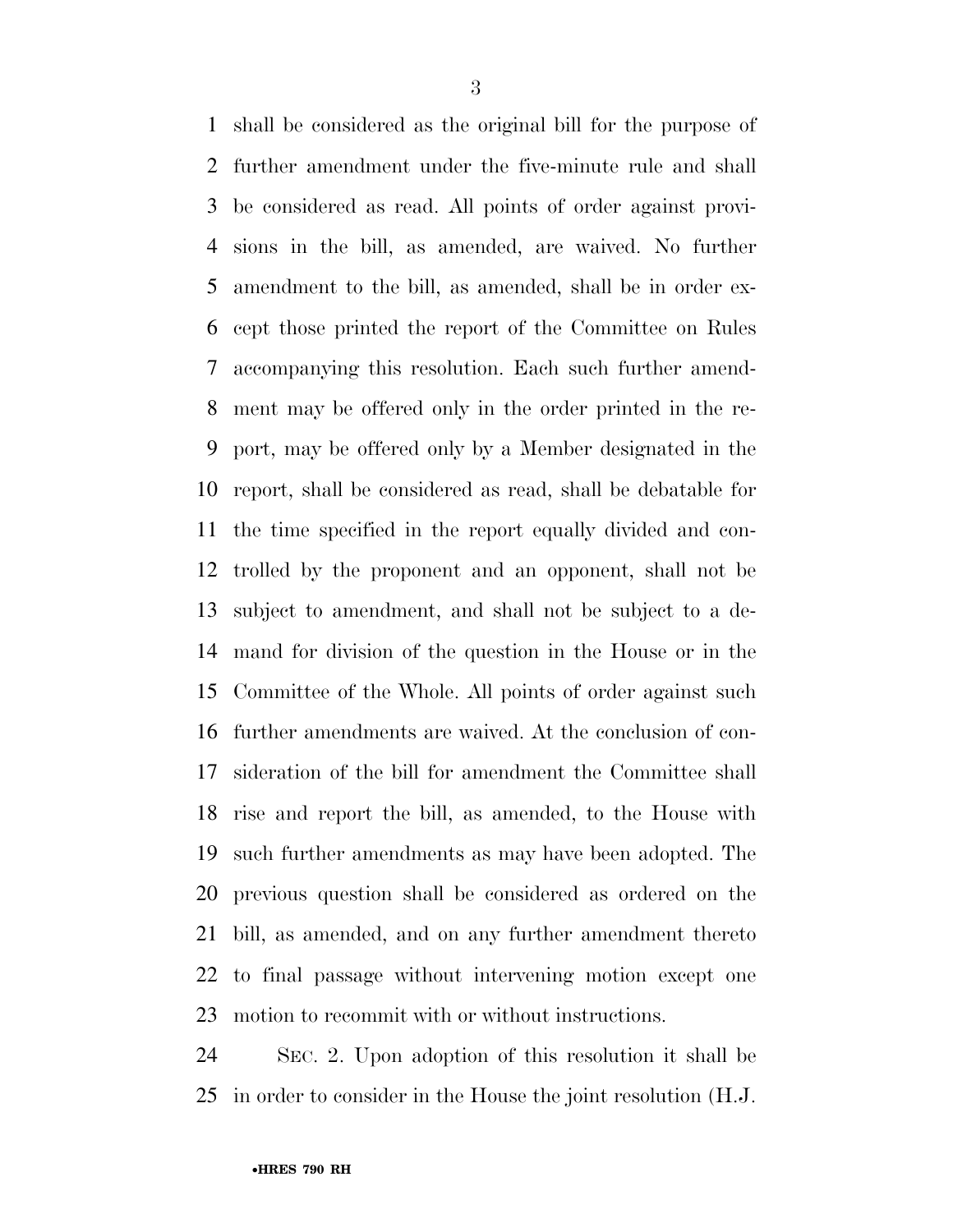Res. 76) providing for congressional disapproval under chapter 8 of title 5, United States Code, of the rule sub- mitted by the Department of Education relating to ''Bor- rower Defense Institutional Accountability''. All points of order against consideration of the joint resolution are waived. The joint resolution shall be considered as read. All points of order against provisions in the joint resolu- tion are waived. The previous question shall be considered as ordered on the joint resolution and on any amendment thereto to final passage without intervening motion except: (1) one hour of debate equally divided and controlled by the chair and ranking minority member of the Committee on Education and Labor; and (2) one motion to recommit.

 SEC. 3. On any legislative day during the period from January 17, 2020, through January 24, 2020—

 (a) the Journal of the proceedings of the previous day shall be considered as approved; and

 (b) the Chair may at any time declare the House ad- journed to meet at a date and time, within the limits of clause 4, section 5, article I of the Constitution, to be an-nounced by the Chair in declaring the adjournment.

 SEC. 4. The Speaker may appoint Members to per- form the duties of the Chair for the duration of the period addressed by section 3 of this resolution as though under 25 clause  $8(a)$  of rule I.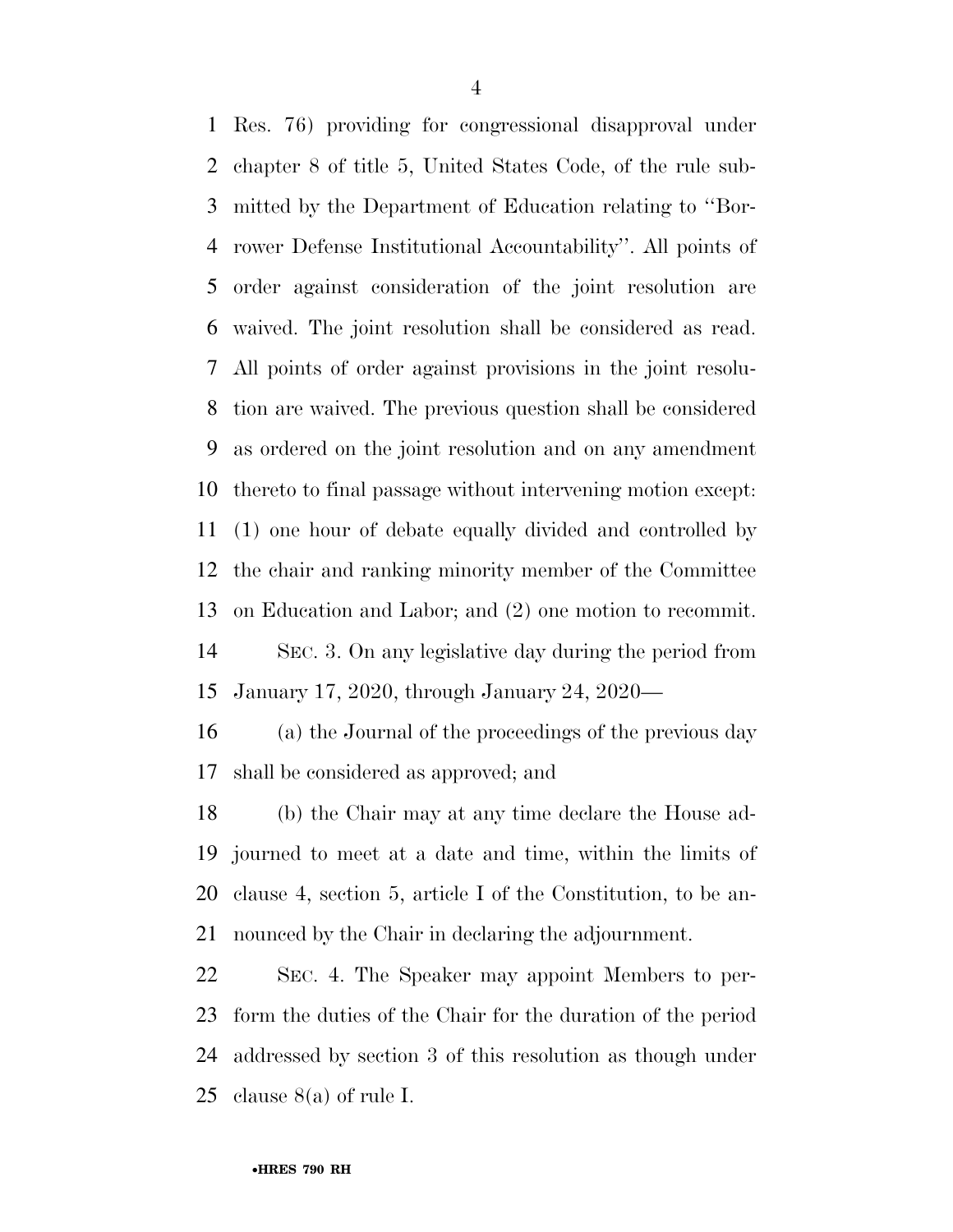SEC. 5. Each day during the period addressed by sec- tion 3 of this resolution shall not constitute a legislative day for purposes of clause 7 of rule XV.